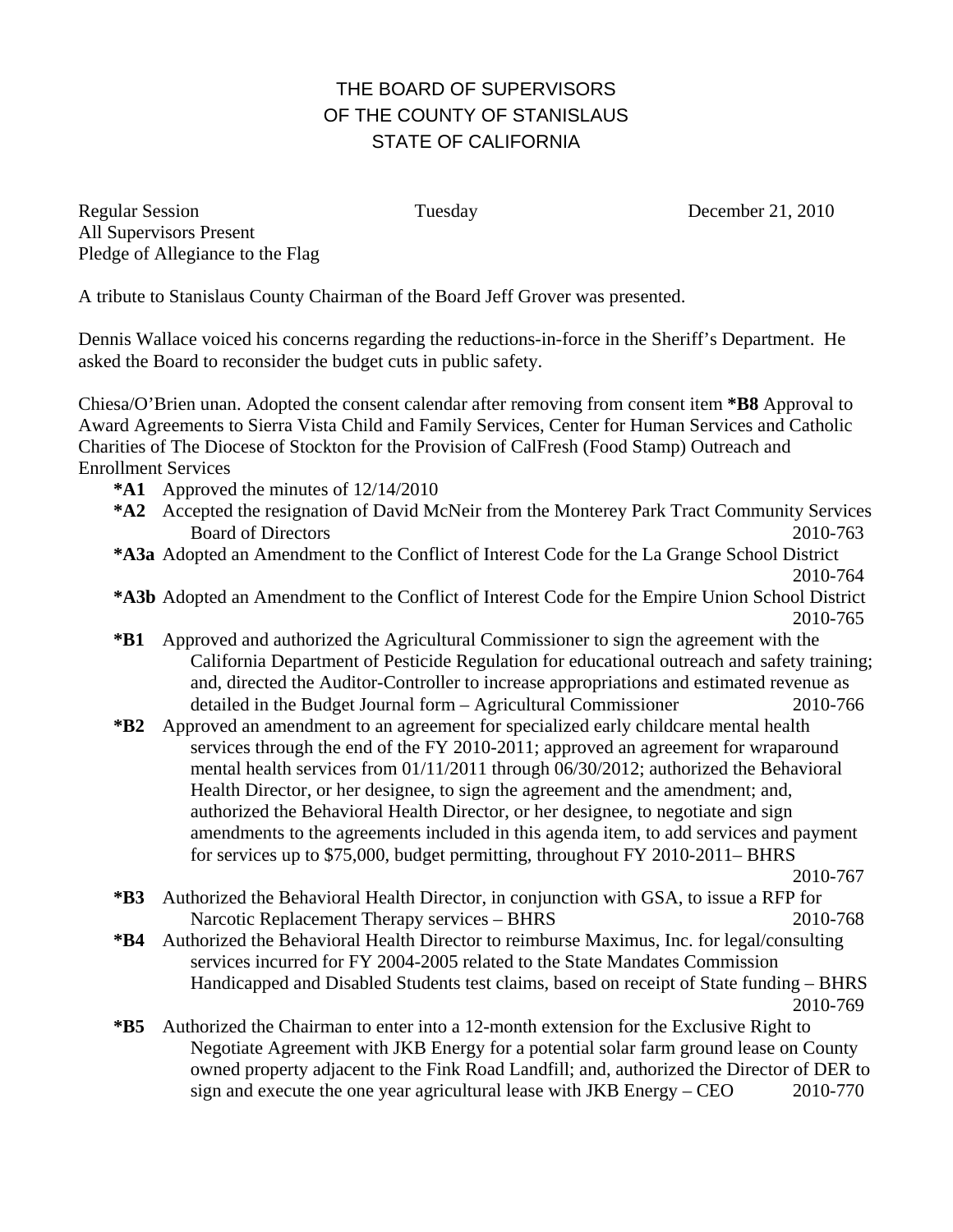- **\*B6** Authorized the Chairman to enter into a 12-month extension for the Exclusive Right to Negotiate Agreement with Sol Orchard, LLC for a potential solar farm ground lease at the Geer Road Landfill – CEO 2010-771
- **\*B7** Approved the provisions contained in the tentative agreement between the County and the Stanislaus County Regional Emergency Dispatchers' Association representing the Emergency Dispatchers' Bargaining Unit; and, authorized the Chairman and all parties to sign the agreement – CEO  $2010-772$
- **\*B9** Approved HSA Managing Director, or her designee, to enter the Blue Shield of California Foundation Grant Agreement #4385443, and any amendments, to consider the appropriateness of an application to the State of California for a Coverage Expansion and Enrollment Demonstration Project (CEED); and, authorized the HSA Managing Director, or her designee, to negotiate and enter an Independent Contractor Agreement with Health Management Associates to perform the consultative work for an amount not to exceed \$150,000, as contained in the approved scope of work and budget in the Blue Shield of California Foundation grant agreement #4385443 – HAS 2010-773
- **\*B10** Directed the Auditor-Controller to establish an Emergency Medical Air Transportation Act Trust Fund in the County Treasury to deposit moneys to be collected pursuant to Government Code §76000.10 – HAS 2010-774
- **\*B11** Authorized the Chairman to sign the Certification Statements for California Children's Services (CCS) and Child Health and Disability Prevention (CHDP) Programs for FY 2010-2011 – HAS 2010-775
- **\*B12** Authorized the County Purchasing Agent to execute a one-year, automatically renewing agreement on behalf of HSA for use of a modular facility of 2,160 square feet at 530 South Santa Cruz Avenue in Modesto, CA to the Parent Resource Center to provide community services at a rental cost of one dollar per year subject to the terms, conditions and approval of the master ground lease for the use of the site with Gallo Glass Company – HSA

- **\*B13** Approved the Office of Emergency Services to enter into a Personal Services Contract for National Incident Management System (NIMS) trainer Dave Funk funded by Homeland Security Grant Funds; and, authorized the CEO, or his designee to sign the contract – OES 2010-777
- **\*B14** Authorized a voluntary 10% annual salary deduction for the County's Elected Auditor-Controller in addition to the 5% salary deduction taken by County employees effective beginning after 01/04/2011 through 12/31/2011; and, authorized the Auditor-Controller to waive the annual car allowance of \$4,800 effective beginning after 01/04/2011 through 12/31/2011 – CEO 2010-778
- **\*B15** Approved the provisions contained in the tentative agreement reached between the County and the Stanislaus County Group Supervisors' Association (SCGSA) representing the Group Supervisors' Bargaining Unit subject to successful ratification of the Agreement by SCGSA; and, authorized the Chairman and all parties to sign the agreement upon successful ratification of the agreement by SCGSA – CEO 2010-779
- **\*C1** Authorized the purchase of one 2011 heavy duty Roll-Off Truck in the amount of \$157,667.97 from Valley Peterbilt (Federal Aid Project No. CML-5938 (178)); and, authorized the Purchasing Agent/GSA Director to sign the purchase order from Valley Peterbilt – PW 2010-780

DeMartini/Monteith unan. **6:35 pm** Conducted a public hearing to consider Planning Commission's recommendation for approval of General Plan Amendment Application # 2010-01 and Rezone Application #2010-01, El Rematito Marketplace, a request for a General Plan Amendment and a Rezone to Planned Development (P-D) to allow development of a new parking area (overflow) and driveway for

2010-776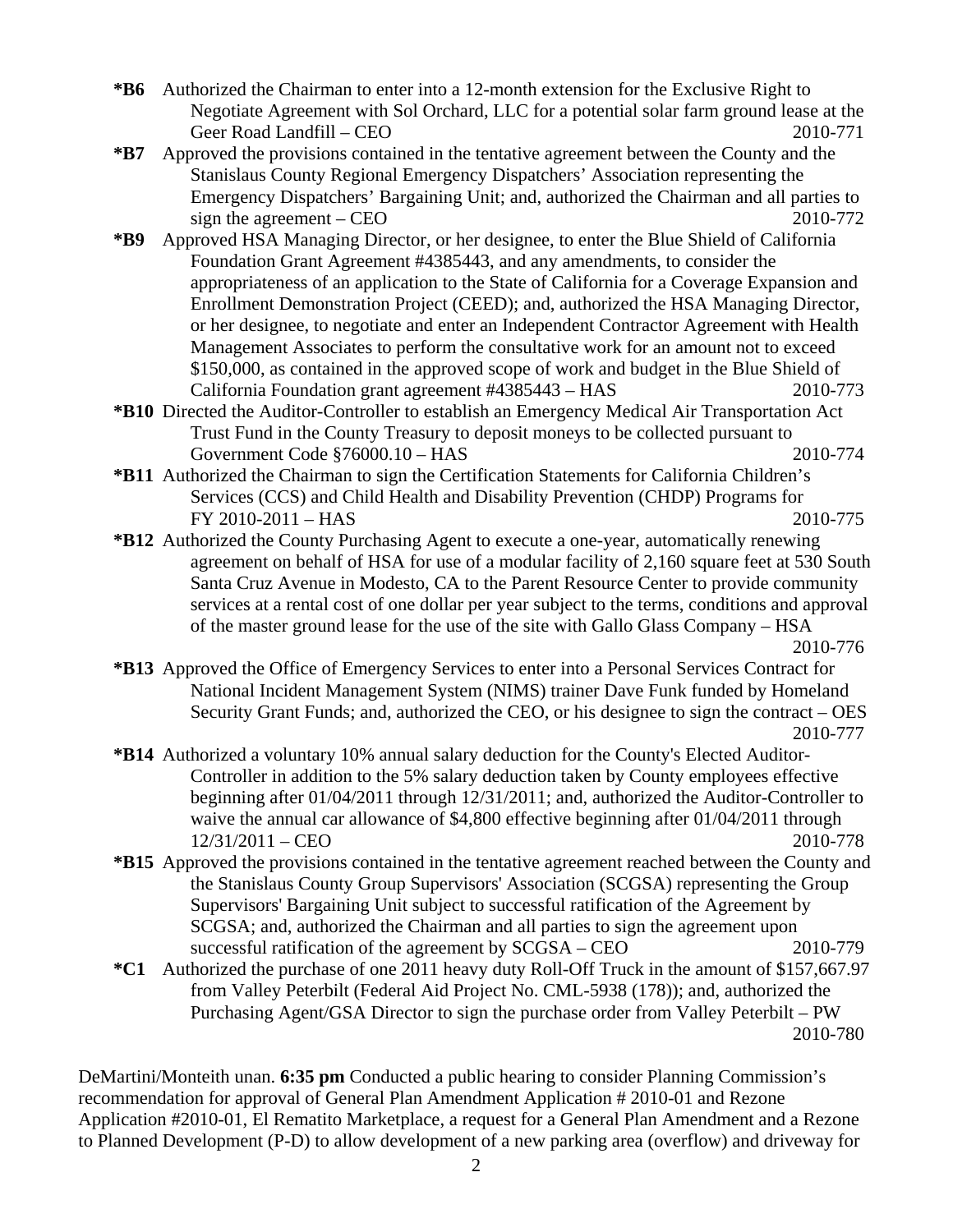930 cars for the El Rematito Marketplace on property located at 3025 Crows Landing Road, in the Ceres area; adopted the Mitigated Negative Declaration pursuant to California Code of Regulations Section 15074(b), by finding that on the basis of the whole record, including the Initial Study and any comments received, that there is no substantial evidence the project will have a significant effect on the environment and that the Mitigated Negative Declaration reflects Stanislaus County's independent judgment and analysis; ordered the filing of a Notice of Determination with the Stanislaus County Clerk-Recorder's Office pursuant to Public Resources Code Section 21152 and CEQA Guidelines Section 15075; In relation to the request for a General Plan Amendment and Rezone, finds: (A) The General Plan Amendment will maintain a logical land use pattern without detriment to existing and planned land uses, (B) The County and other affected governmental agencies will be able to maintain levels of service consistent with the ability of the governmental agencies to provide a reasonable level of service, (C) The amendment is consistent with the General Plan goals and policies, and (D) The proposed Planned Development zoning is consistent with the Planned Development General Plan designation; finds that the project will increase activities in and around the project area, and increase demands for roads and services, thereby requiring dedication and improvements; approved General Plan Amendment Application No. 2010-01 and Rezone Application No. 2010-01 - El Rematito, subject to the Development Standards/Conditions of Approval and Development Schedule; introduced and waived the reading and adopted Ordinance C.S. 1096 for the approved Rezone Application – Planning ORD-55-N-5 2010-784 & 2010-785

**6:40 pm** The project applications were withdrawn by applicant. Therefore, there was no public hearing or action taken regarding the Planning Commission's recommendation for denial of General Plan Amendment Application No. 2010-02, Rezone Application No. 2010-02, and Vesting Tentative Subdivision Map 2010-01, Del Rio Villas – Planning ORD-55-N-4 2010-786

Monteith/Chiesa (4-1)(O'Brien opposed) **\*B8** Approved the award of agreements for CalFresh (Food Stamp) Outreach and Enrollment Services to Sierra Vista Child and Family Services, Center for Human Services and Catholic Charities of The Diocese of Stockton for the contract period of 01/01/2011 through 06/30/2012, in an amount not to exceed a total of \$935,717; and, authorized the Director of CSA, or her designee, to sign the agreement and any amendments, not to exceed the agreement amount of \$935,717 – CSA 2010-781

O'Brien/Monteith unan. **B16** Approved the project financing plan for the Juvenile Commitment Center; authorized the Project Manager to submit the project financing plan and negotiate the Access Agreement, Construction Agreement and the Project Delivery and Construction Agreement with the State, and all necessary actions associated with the Agreements for the construction of the Juvenile Commitment Center; authorized the Project Manager to complete the survey and engineering work and to transfer a portion of the right of way at 2215 Blue Gum Avenue to the City of Modesto for the purpose of future widening of Blue Gum Avenue; authorized the Project Manager to accept and record a quit claim deed from the Modesto Irrigation District to abandon a right-of-way easement across County property at the Juvenile Commitment Center, including indemnification of the Modesto Irrigation District for any potential liability associated with the easement; and, directed the Project Team to return to the Board of Supervisors with the Final Design and to call for Bids in the Spring of 2011 – CEO 2010-782

DeMartini/O'Brien unan. **B17** Approved and adopted resolutions regarding retirement benefit modifications for future County Employees per Attachments 1 and 2; approved the provisions contained in the attached Retirement Benefits Modification Summary in Attachment 3; directed the CEO to implement the provisions contained in the Retirement Benefit Modification Summary with respect to Stanislaus County employee members of the Stanislaus County Employees Retirement Association; and, directed the CEO to implement a hiring freeze as of 01/01/2011 for any full-time regular position in any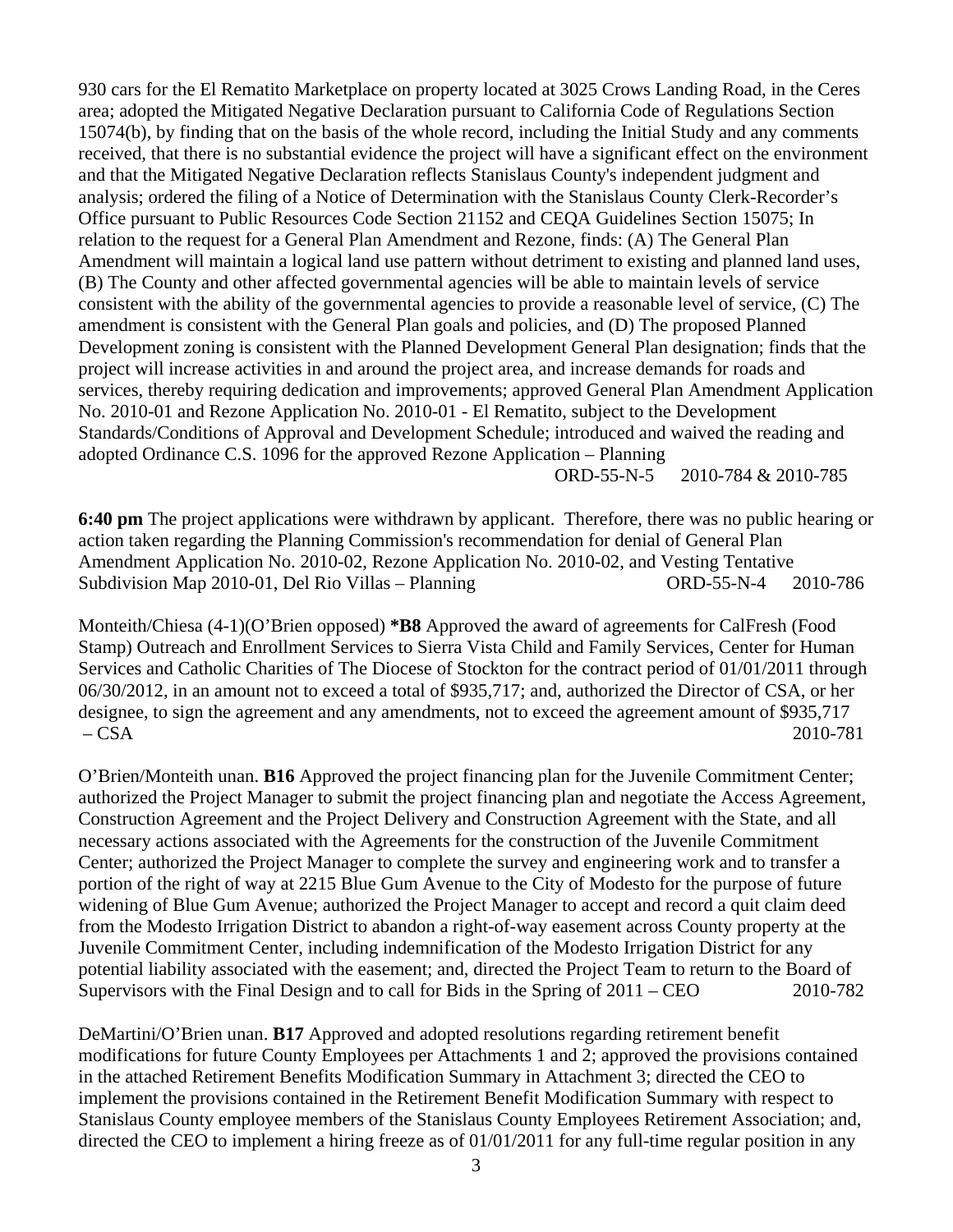classification that is not included in the affected bargaining units as outlined in the Retirement Benefits Modification Summary and applicable Retirement Resolution – CEO 2010-783

**Corr 1** Referred to the Fish and Wildlife Committee, a letter from the State Department of Fish and Game regarding their intent to recommend to the Fish and Game Commission the J-18 Pacific-Grizzly Flat Apprentice either-sex deer hunt for 2011-12.

**Corr 2** Referred to the Area Agency on Aging/Veterans Services, a letter from the State Department of Veterans Affairs regarding their "Operation Welcome Home" veteran program.

**Corr 3** Referred to the Department of Planning and Community Development, a letter from the U.S. Department of Housing and Urban Development regarding the Stanislaus County's Community Development Block Grant (CDBG) and Emergency Shelter Grant (ESG) programs.

**Corr 4** Referred to the Alliance Worknet and the Stanislaus Economic Development and Workforce Alliance, a letter from Conifer Revenue Cycle Solutions, Inc. regarding a notification of their intent to close Conifer Revenue Cycle Solutions, Inc. located at 5933 Stoddard Road in Modesto, CA in its entirety on February 28, 2011 or within 14 days thereafter per the Worker Adjustment and Retraining Notification (WARN) Act.

**Corr 5** Acknowledged receipt of claims and referred to the CEO-Risk Management Division the following claims: Annabel Avila; Anna Rupp; David Oliver, Debra L. Harper; and, Diane M. Breene.

Supervisor DeMartini requested that staff provide quarterly reports regarding the IHSS Fraud Special Investigation Unit.

The CEO reported that the Senate and House of Representatives did approve the continuing resolution and that the Federal government will continue to operate until 03/04, 2011. He reported that the "tax deal" was agreed to by the Senate and the House and was recently signed into law by the President and will have a positive affect on our local economy. He expressed his appreciation to Supervisor Grover and to all the Board members and County Counsel for the opportunities they have given him to serve as the CEO. He then announced his retirement as the CEO of Stanislaus County on December 30, 2011.

Chairman Grover stated that the County has been well served by CEO Robinson.

The CEO announced that a Swearing-In Ceremony will be held for the Stanislaus County Elected Officials on  $01/04/2011$ , at  $10:00$  a.m., in the Basement Chambers,  $1010 10<sup>th</sup>$  Street, Modesto, CA.

## **Recessed to sit as the Stanislaus County In-Home Supportive Services (IHSS) Public Authority at 8:16 p.m.**

O'Brien/Monteith unan. Approved the consent calendar (Those items marked with an \*) **XI. \*II-A** Approved the minutes of 12/14/2010

Tamir Luqman, lead organizer for the UDW union, distributed a copy of a letter from the Executive Director regarding the change in the background check process for IHSS providers.

## **Reconvened to sit as the Stanislaus County Board of Supervisors at 8:24 p.m.**

Adjourned at 8:24 p.m.